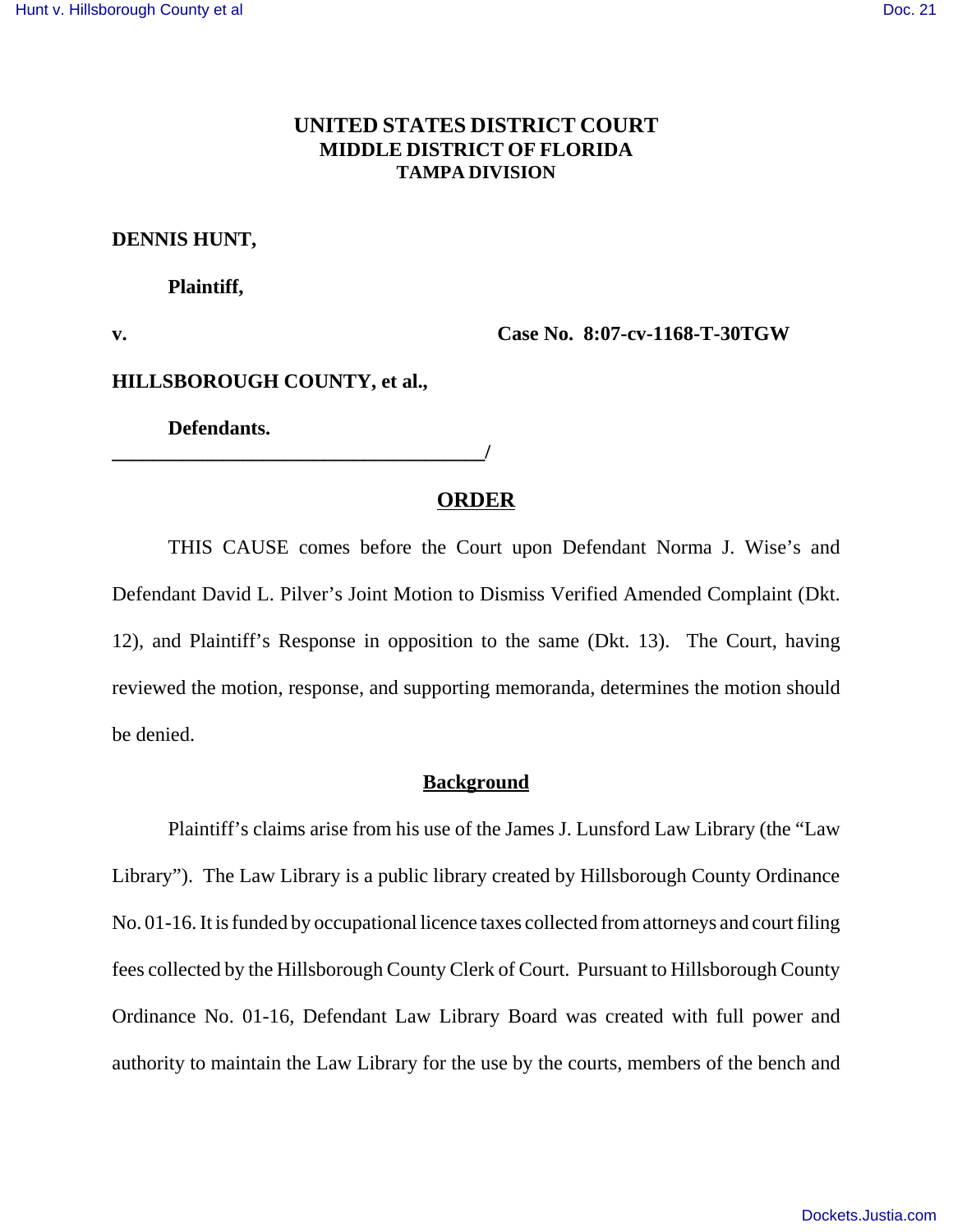bar, and the general public. At all times relevant to this action, Defendant Norma J. Wise ("Wise") served as Director of the Law Library Board. Defendant David L. Pilver ("Pilver") was hired by the Law Library Board and/or Wise as a library assistant.

In 2002 and 2003, Plaintiff was a patron of the Law Library. At some point in 2003, Plaintiff began complaining about Law Library policies and the conduct of Pilver. Initially, Plaintiff requested permission to bring his own photocopying machine to make his own copies of library materials. Pilver denied Plaintiff's request and informed him that the Law Library had a rule barring use of personal photocopying machines. When Pilver could not provide him with a copy of the rule, Plaintiff sent a written public records request to Wise to request written verification of such a rule. In response, Wise informed Plaintiff that there was no formal rule barring patrons from being their own photocopying machines, but that the library did not permit such activity because it relied on money received from the copiers to maintain its budget for book costs and operating expenses. Plaintiff responded to Wise by questioning the validity of her assertions, the procedures for collecting and protecting the money in the photocopying machines, and the conduct of Pilver whom Plaintiff claimed watched cable television while working.

After complaining to Wise about Pilver's conduct, Plaintiff claims Pilver began to "single him out" and "treat him with disdain" during his visits to the Law Library. As a result, Plaintiff wrote a second letter of complaint to Wise. Meanwhile, during a Law Library Board meeting, an Assistant Hillsborough County Attorney advised the Board that under Florida law, patrons of the library were permitted to bring their own duplicating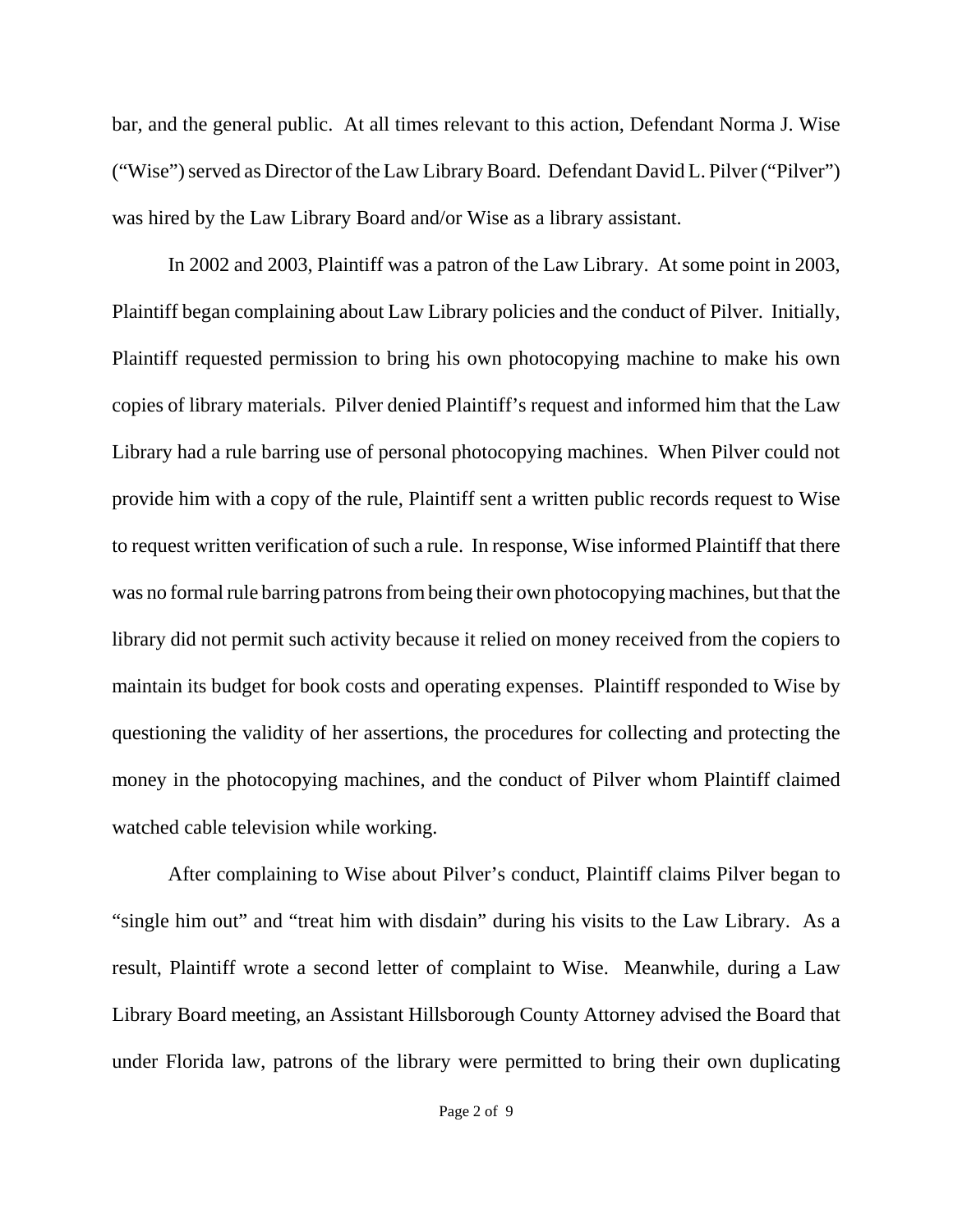devices. Plaintiff claims this news infuriated Wise and Pilver due to their concerns over potential loss of revenue.

On or about July 1, 2003, Plaintiff claims to have had an altercation at the Law Library with Pilver. Plaintiff alleges Pilver failed to provide patrons with a five minute warning prior to the 8:00 p.m. closing time, as was his custom. When Plaintiff realized the library was about to close, he headed for the door where he was confronted by Pilver. Pilver allegedly blocked Plaintiff's egress and accused him of trespassing. Plaintiff claims Pilver berated him, then finally allowed him to leave at 8:02 p.m. Plaintiff then claims he observed Pilver discussing the incident with law enforcement officers. Plaintiff discussed the incident with the officers, and later reported the incident to Wise in another letter dated July 3, 2003.

On or about July 5,  $2003<sup>1</sup>$ , Plaintiff claims he was conducting research at a work station in the law library. He observed a security officer having a conversation with Pilver. Following the conversation, the security officer told Plaintiff that he had to leave. Plaintiff refused to leave but produced identification for the security officer. Approximately fifteen minutes later, Plaintiff was approached by Pilver and Tampa Police Officer Charles Hatchcox. Officer Hatchcox informed Plaintiff that he was trespassing after warning.

As a result, Plaintiff filed the instant action. Plaintiff claims Pilver's actions in having him barred from the premises were endorsed and approved by Defendant Wise through her

<sup>&</sup>lt;sup>1</sup>It appears Plaintiff's Verified Amended Complaint contains a typographical error with respect to the date, which is referenced in paragraph 36 as July 5, 2005. Based on Officer Hatchcox's report, it appears that the correct date is July 5, 2003. The Court notes similar inconsistencies in paragraphs 32 and 35, and presumes for purposes of this Order that Plaintiff intended to refer to the year 2003 rather than 2005.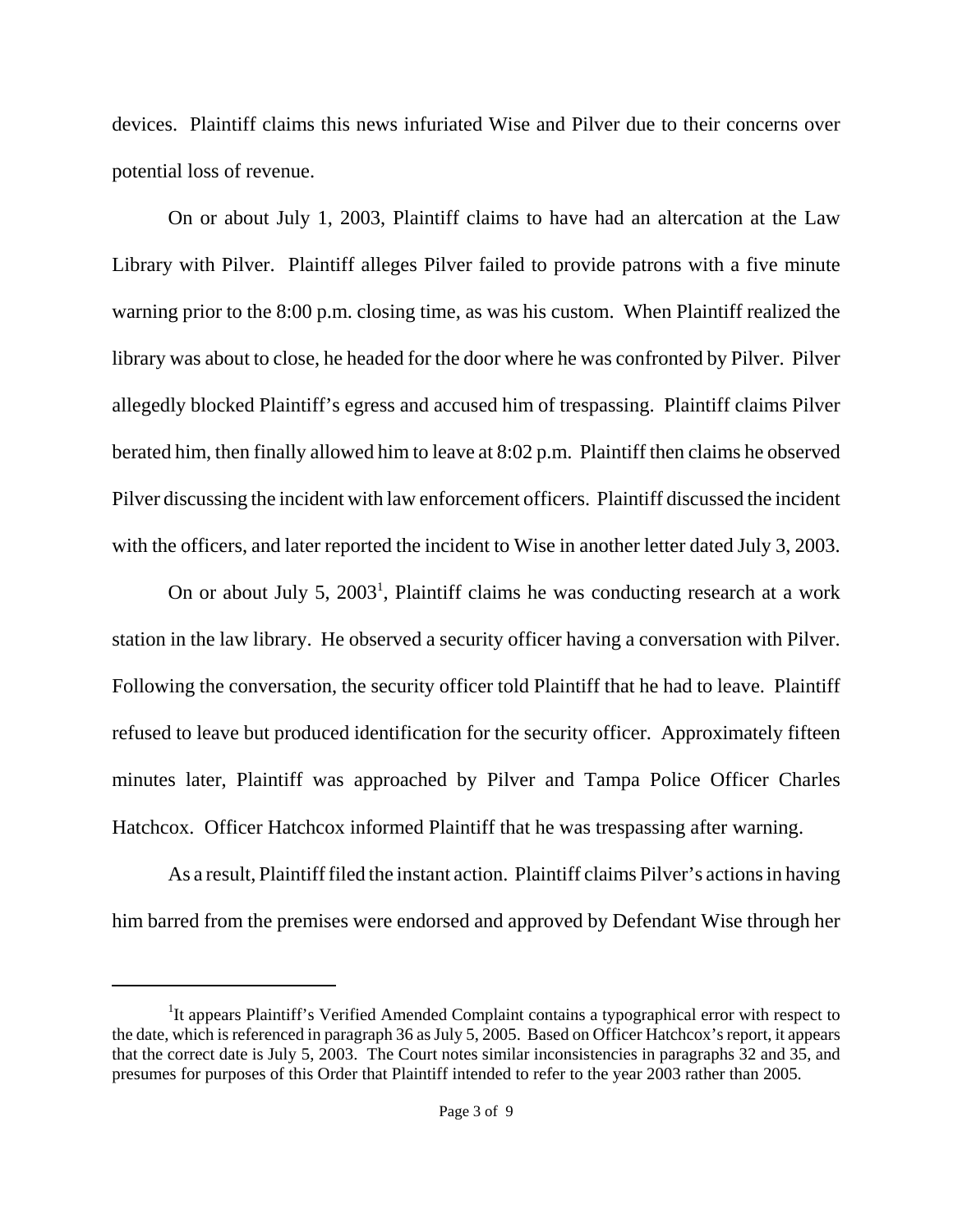authorization as Director of the Law Library Board. Plaintiff claims Wise, Pilver, and/or the Law Library Board have chilled and continue to chill his exercise and enjoyment of rights under the First and Fourteenth Amendments to the United States Constitution. Wise has moved for dismissal of Plaintiff's claims against her in her official capacity, arguing that the proper defendant is the Law Library Board. Furthermore, Wise and Pilver argue they are entitled to qualified immunity with respect Plaintiff's claims against them individually.

#### **Discussion**

### **I. Motion to Dismiss Standard Under 12(b)(6)**

To warrant dismissal of a complaint under Rule 12(b)(6) of the Federal Rules of Civil Procedure, it must be "clear that no relief could be granted under any set of facts that could be proved consistent with the allegations." *Blackston v. State of Alabama*, 30 F.3d 117, 120 (11th Cir. 1994), quoting *Hishon v. King & Spalding*, 467 U.S. 69, 73 (1984). Determining the propriety of granting a motion to dismiss requires courts to accept all the factual allegations in the complaint as true and to evaluate all inferences derived from those facts in the light most favorable to the plaintiff. *See Hunnings v. Texaco, Inc.*, 29 F.3d 1480, 1483 (11th Cir. 1994). To survive a motion to dismiss, a plaintiff's complaint must include "enough facts to state a claim to relief that is plausible on its face." *Bell Atlantic Corp. v. Twombly*, 127 S.Ct. 1955, 1960 (2007). The threshold of sufficiency that a complaint must meet to survive a motion to dismiss is exceedingly low. *See Ancata v. Prison Health Servs., Inc.*, 769 F.2d 700, 703 (11th Cir. 1985). However, "a plaintiff's obligation to provide the 'grounds' of his 'entitlement to relief' requires more than labels and conclusions, and a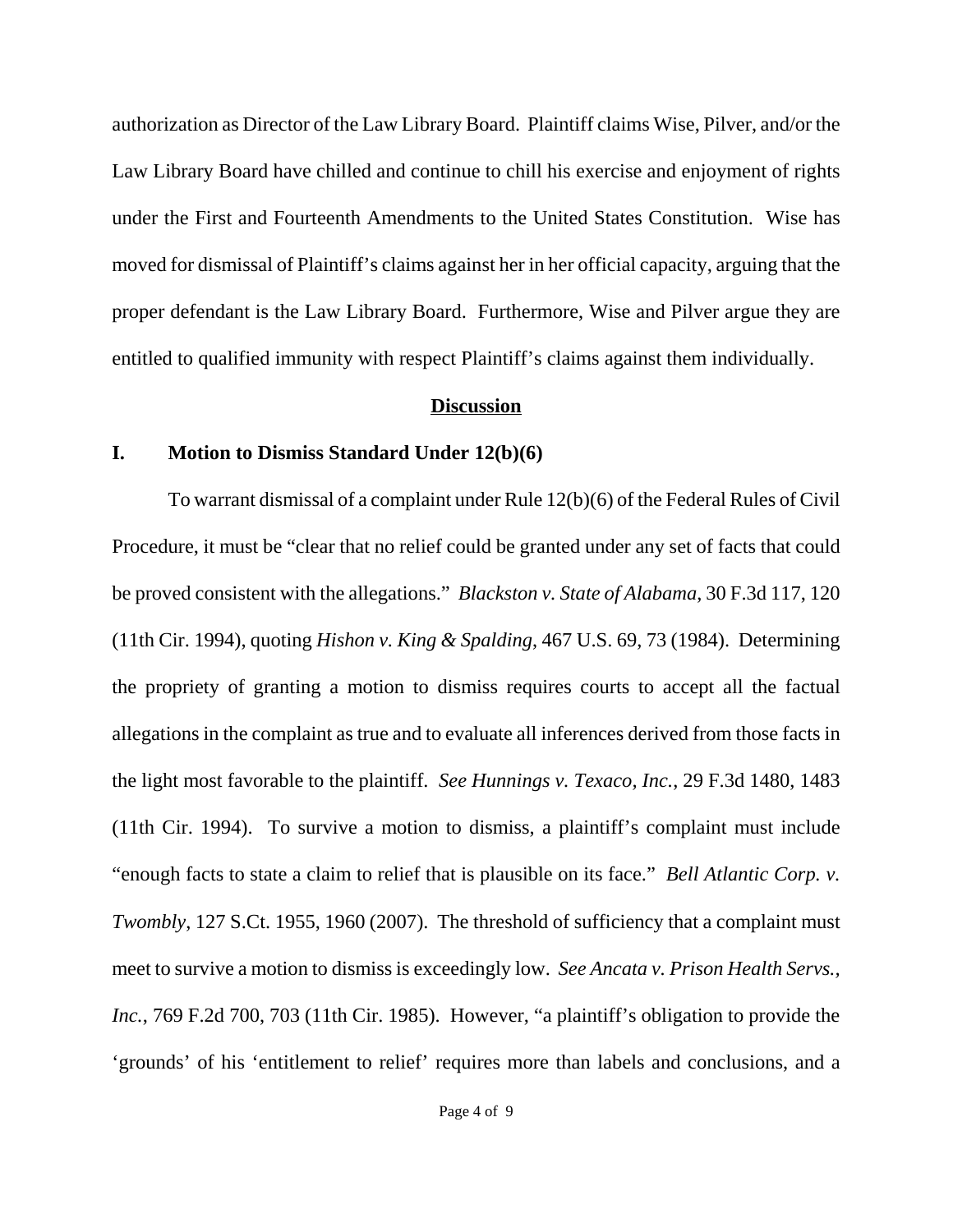formulaic recitation of the elements of a cause of action will not do." *Twombly*, 127 S. Ct. at 1959.

# **II. Legal Analysis**

Plaintiff has alleged identical claims against both the Law Library Board and Wise in her official capacity as Director of the Law Library. Wise argues Plaintiff's exclusive remedy is against the Law Library Board. Wise cites Section 768.28(9)(a), Fla. Stat., which states the exclusive remedy for injury or damage caused by a state officer or agent shall be by an action against the governmental entity, or the head of such entity in his or her official capacity. Wise argues that because the Law Library Board consists of six directors pursuant to Hillsborough County Ordinance 01-16, § 6, Wise is not the "head" of the Board and thereby not the correct party to be sued under state law.

Plaintiff argues the proper party is either Defendant Law Library Board, or Hillsborough County, Florida<sup>2</sup>, and that his claims may be pled in the alternative pursuant to Fed.R.Civ.P. 8(d)(2). Furthermore, Plaintiff argues the proper party to be sued is a mixed question of fact and law that cannot be determined until appropriate discovery has been taken. The Court agrees. Hillsborough County Ordinance No. 01-16 does not specify whether the Law Library Board is an entity which may sue and be sued. Moreover, Wise's reliance on Fla. Stat. 768.28(9)(a) is misplaced because conduct "by persons acting under color of state law which is wrongful under 42 U.S.C. § 1983 . . . cannot be immunized by

<sup>&</sup>lt;sup>2</sup>If the proper defendant is Hillsborough County, Florida, then Plaintiff's claim against Wise in her official capacity is proper.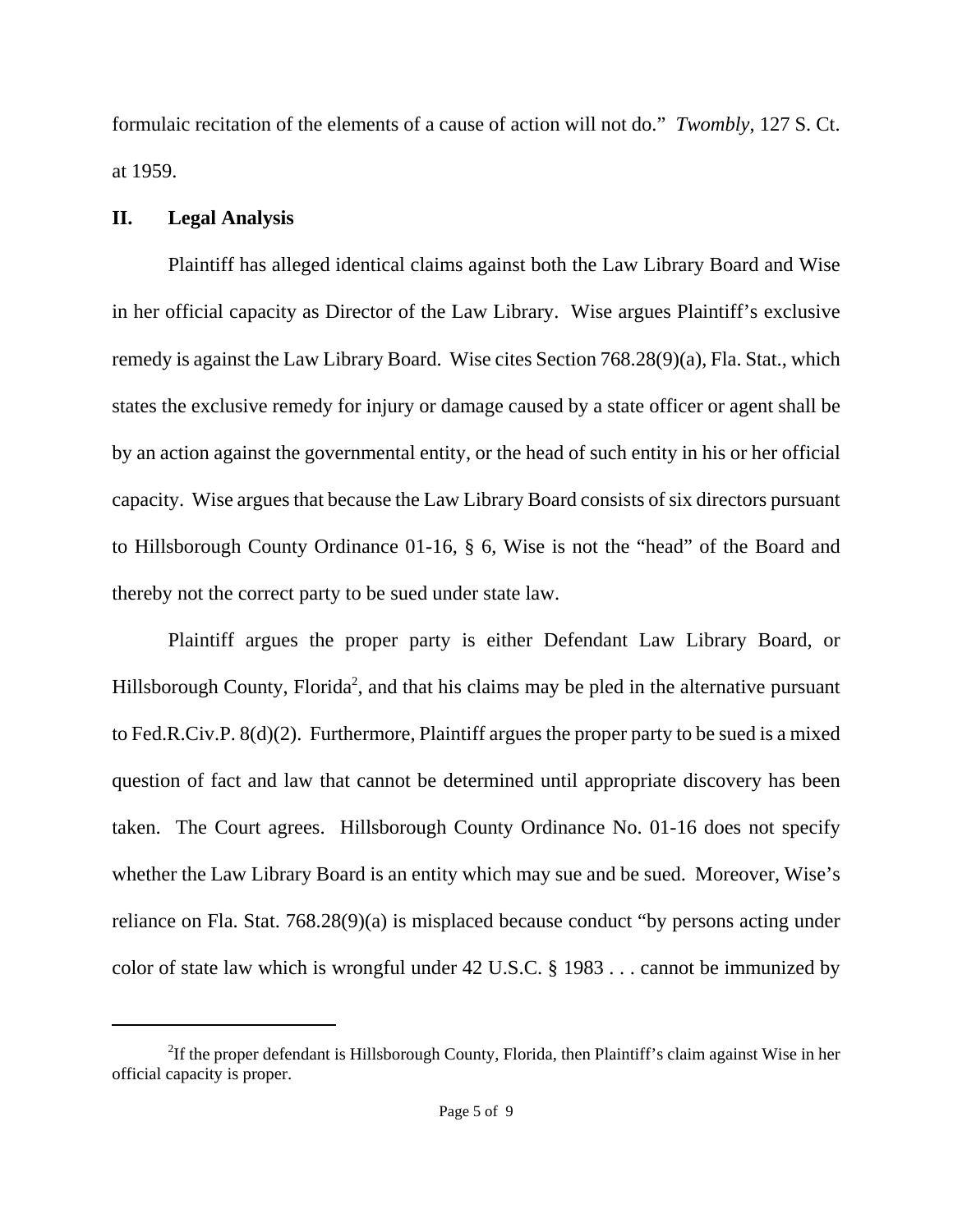state law." *Martinez v. Cal.*, 444 U.S. 277, 284 n.8 (1980). As the improper defendant may be dismissed after appropriate discovery has been taken, the Court concludes the instant Motion should be denied to the extent it seeks dismissal of Plaintiff's claims against Wise in her official capacity.

Both Wise and Pilver argue qualified immunity shields them from individual liability for Plaintiff's claims. Qualified immunity protects government officials sued in their individual capacity from liability "if their conduct 'does not violate clearly established statutory or constitutional rights of which a reasonable person would have known.'" *Bogle v. McClure*,332 F.3d 1347, 1355 (11th Cir. 2003) (quoting *Harlow v. Fitzgerald*, 457 U.S. 800, 818 (1982)). The Supreme Court has established a two part test to analyze claims of qualified immunity. *Id.* "First, the court must ask whether plaintiff's allegations, if true, establish the violation of a constitutional or statutory right. If a constitutional violation would have been violated under the plaintiff's version of the facts, the next step is to ask whether the right was clearly established." *Id.* (internal citations omitted).

The Law Library is permitted to regulate the use of its libraries to prohibit disruptive conduct. As Stated by the Supreme Court,

A State or its instrumentality may, of course, regulate the use of its libraries or other public facilities. But it must do so in a reasonable and nondiscriminatory manner, equally applicable to all and administered with equality to all. It may not do so as to some and not as to all . . . it may not invoke regulations as to use-whether they are ad hoc or general-as a pretext for pursuing those engaged in lawful, constitutionally protected exercise of their fundamental rights.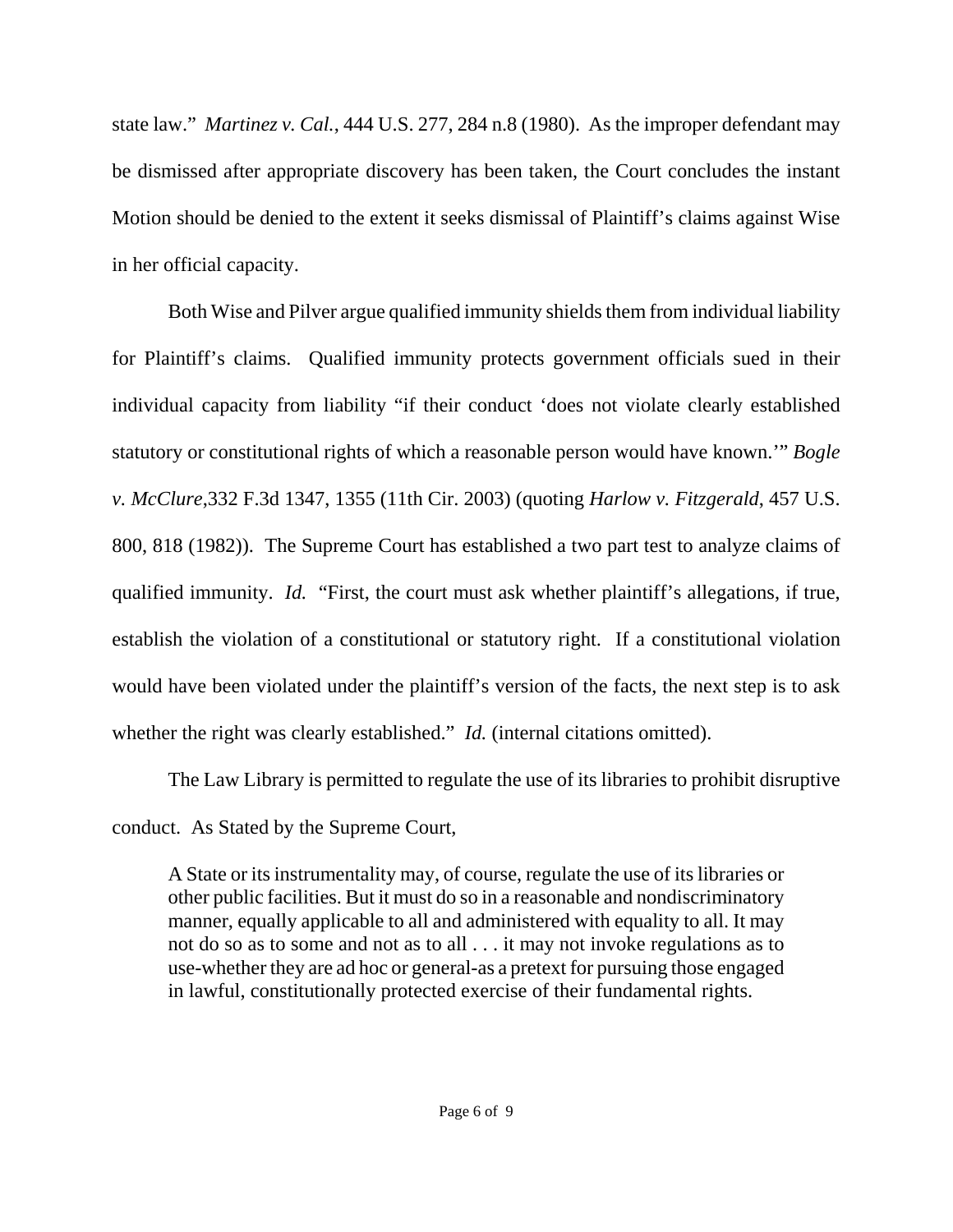*Brown v. State of La.*, 383 U.S. 131, 143 (1966). Plaintiff had a fundamental right to access the Law Library and receive the information provided therein. *See Id.; see also Martin v. Struthers*, 319 U.S. 141, 143 (1943) (recognizing the right of freedom of speech and press under the First Amendment embraces both the right to distribute literature and the right to receive it); *Bounds v. Smith*, 430 U.S. 817, 828 (1977) (holding prison inmates had fundamental constitutional right of access to the courts in the form of adequate law libraries or adequate assistance from persons trained in the law). Accepting Plaintiff's allegations as true, he was barred from exercising that fundamental right solely in retaliation for his complaints about the conduct of Pilver and Wise.

While Wise and Pilver argue they are entitled to qualified immunity under *Foy v. Holston*, 94 F.3d 1528 (11th Cir. 1996), subsequent Eleventh Circuit case law has clarified this holding.3 As explained by the Eleventh Circuit in *Bogle*, "[i]n *Foy*, we noted that, in a

*Foy*, 94 F.3d at 1532.

 ${}^{3}$ In *Foy*, the Eleventh Circuit recognized the importance of qualified immunity, discussing:

Claims for money damages against government officials in their individual capacity involve substantial costs not only for the individual official-who incidentally may be innocent-but for society in general. "These social costs include the expenses of litigation, the diversion of official energy from pressing public issues, and the deterrence of able citizens from acceptance of public office. Finally, there is the danger that fear of being sued will 'dampen the ardor of all but the most resolute, or the most irresponsible [public officials], in the unflinching discharge of their duties.' " *Harlow v. Fitzgerald,* 457 U.S. 800, 814, 102 S.Ct. 2727, 2736, 73 L.Ed.2d 396 (1982) (citations omitted).

The qualified immunity defense is the public servant's (and society's) strong shield against these dangerous costs. Qualified immunity protects government officials performing discretionary functions from civil trials (and the other burdens of litigation, including discovery) and from liability if their conduct violates no clearly established statutory or constitutional rights of which a reasonable person would have known. *Harlow,* 457 U.S. at 817-19, 102 S.Ct. at 2738.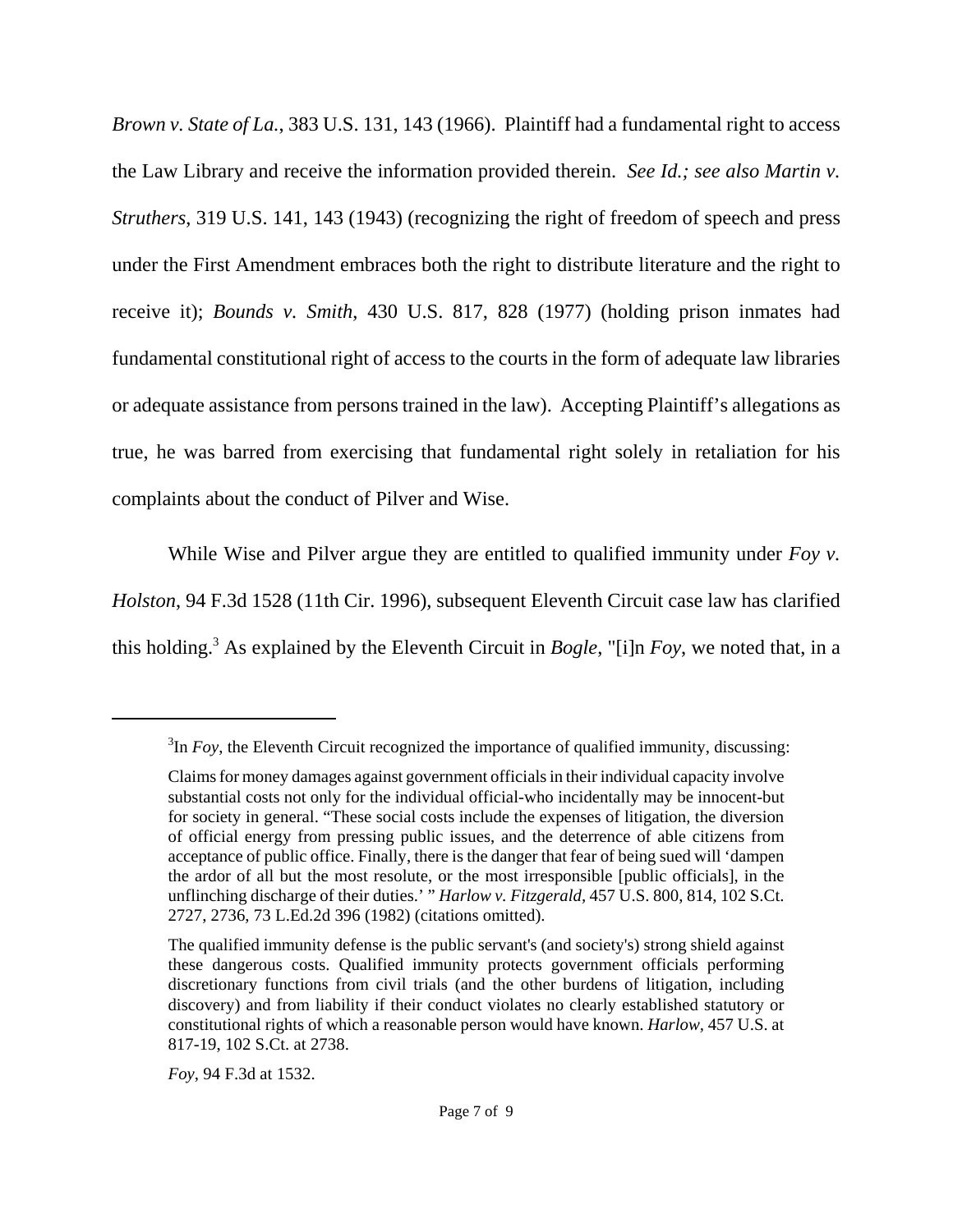case involving mixed motives, the presence of a jury issue about a defendant's improper intent does not necessarily preclude qualified immunity." *Bogle*, 332 F.3d at 1532. A "defendant is entitled to qualified immunity under the *Foy* rationale only where, among other things, the record *indisputably* establishes that the defendant in fact was motivated, *at least in part*, by lawful considerations." *Bogle*, 332 F.3d at 1355 (quoting *Stanley v. City of Dalton, Ga.*, 219 F.3d 1280, 1296 (11th Cir. 2000)) (emphasis in original).

According to Plaintiff's version of the facts, he was neither engaging in disruptive activity nor violating any of the Law Library's rules or regulations at the time he was given his trespass warning. Under these circumstances, Plaintiff has raised a material issue of fact regarding whether Wise's and Pilver's conduct was motivated, even in part, by lawful considerations. Accordingly, the Court concludes that at this stage neither Wise nor Pilver are entitled to qualified immunity under *Foy*. *See Id.* at 1356. However, Wise and Pilver may limit discovery for the next ninety days to the issue of qualified immunity and again raise the issue on summary judgment. *See Harbert Itern., Inc. V. James*, 157 F.3d 1271 (11th Cir. 1998) (discussing that a trial court must exercise its discretion to prevent unnecessary and burdensome discovery in protection of the qualified immunity defense).

It is therefore ORDERED AND ADJUDGED that:

- 1. Defendant Norma J. Wise's and Defendant David L. Pilver's Joint Motion to Dismiss Verified Amended Complaint (Dkt. 12) is **DENIED**.
- 2. With respect to Defendants Norma J. Wise and David L. Pilver, discovery is limited for the next ninety (90) days to the issue of qualified immunity. Wise